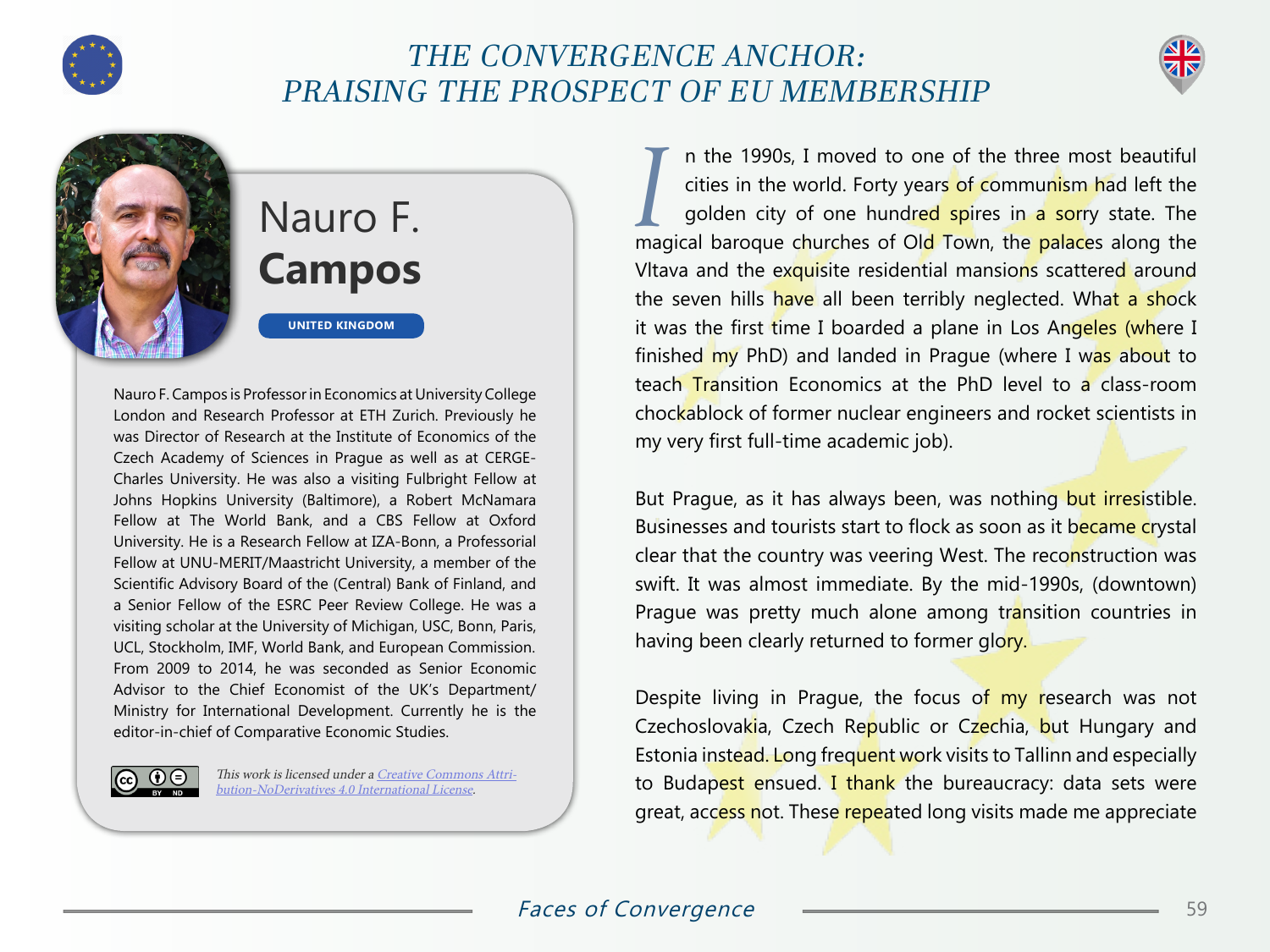



the myriad contrasts between these countries. Today I find such contrasts, small and large, extremely useful to think about the role the European Union (EU) played in these countries' development. Thinking about those days in those three beloved cities, I remind myself of how much uncertainty surrounded "EU accession" in the early and mid-1990s. There was not much clarity, to put it mildly, about the timing, process and identity of future members.

In the early 1990s, a much optimistic forecast was that some Visegrad countries would join the EU before the turn of the century. By 1997, the educated expectation was that the first candidates would join by 2002. The year after, when the Russian crisis erupted, I was at a conference in Varna and vividly recall the alarm of Bulgarian high officials about how much events in Russia could permanently dent their country's chances of joining the EU. It was only in the early 2000s that a final decision was taken about 2004 as the official year for a first wave.

Related to the uncertainty about the timing, there was also uncertainty about the process. The early 1990s were ambitious times at the European Community: lest not forget the concurrent deepening (Single Market) and broadening (Sweden, Finland and Austria as incoming members) with the reunification of Germany, the collapse of the USSR, and the Gulf and Balkans

conflicts in the background. Mid-decade the Commission takes full charge of the accession process and puts in place a system of monitoring the transition of an unprecedentedly large set of candidates.

In addition to when and how, uncertainty about who also lingered. A hypothetical experiment may conveniently sum this up. Imagine what would be the answer if one had in 1997 asked the following question in Prague, Budapest, Tallinn and Sofia: "what do you think are the chances that your country will be a full member of the EU by 2004?" My guess is that the average response from Wenceslas Square would be 70% while that from Erzsebet Ter would be 65%. In late 1998 the average response in Sofia would perhaps not be too far away from the one in Tallinn, with both surely indicating probabilities well below these Visegrad levels.

The Copenhagen criteria and the Commission managing and monitoring the accession process were effective in utilizing this triple uncertainty (how, when, who) as leverage to accelerate the pace of transformation in Central and Eastern Europe.

One can argue that the prospect of EU membership (the risk of delayed membership or even the threat of exclusion) was instrumental because it prompted rapid institutional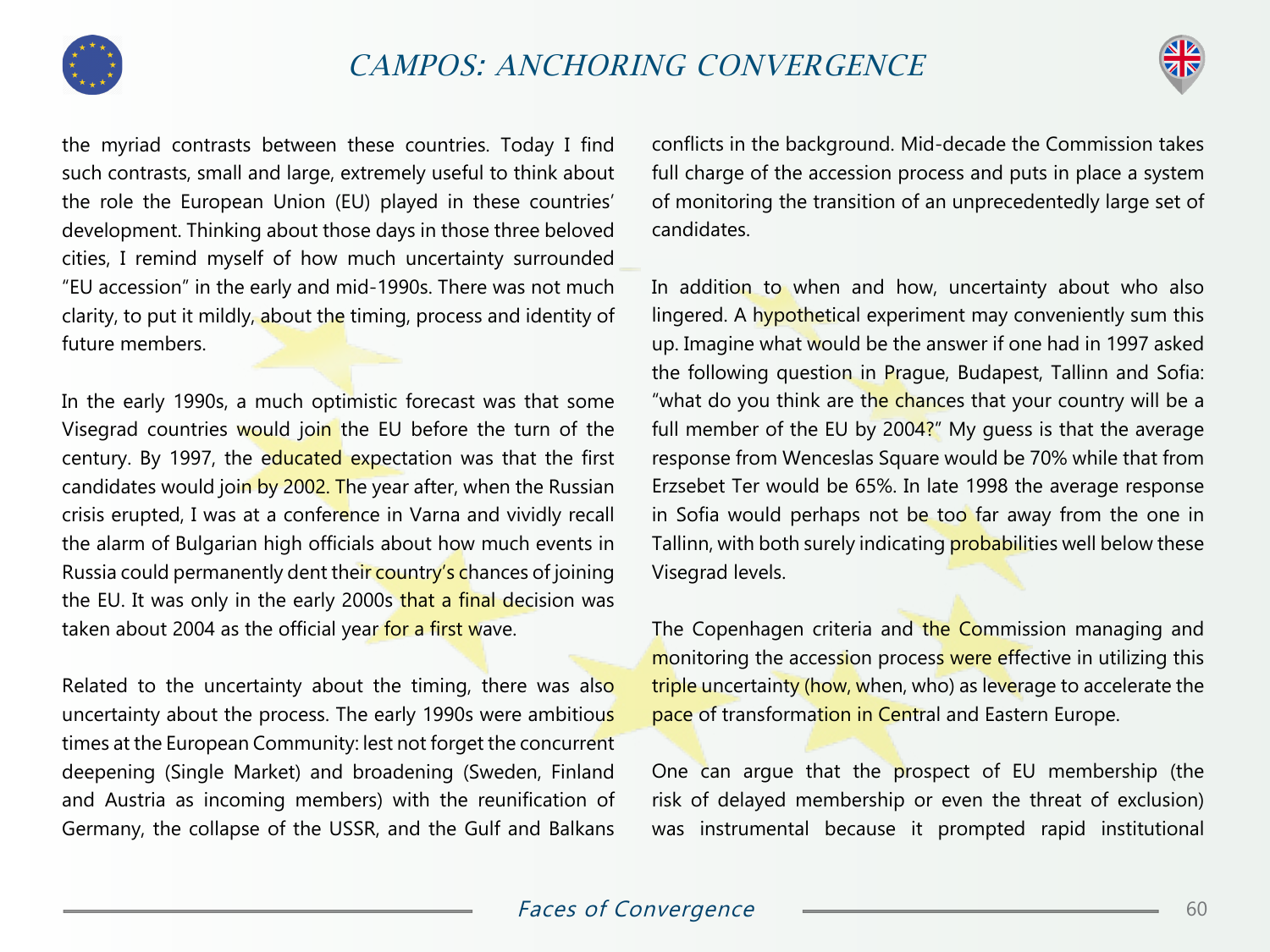



transformation. Many have argued that the prospect of [EU membership and membership itself](https://www.sciencedirect.com/science/article/pii/S0304393218301648?via%3Dihub) is a major source of benefits in terms of productivity, migration, technology, trade and capital flows. In my mind, however, the longer-lasting benefit from the EU accession process has been the extraordinarily rapid institutional transformation we witness in the run-up to 2004.

This hypothesis has two halves and both are difficult to test. The first is perhaps the trickier: were institutions the main channel? This depends, however, on whether the prospect of EU membership actually accelerated institutional transformation.

Yes, it did: the prospect of EU membership turned out to be a major driver of institutional change. But can this be gauged? From 1997 onwards, the EU implemented a system of regular standardized monitoring of a range of institutional arenas which corresponded, to a considerable extent, to the individual chapters of the acquis communautaire. The Progress Towards Accession reports that the European Commission published every year for every candidate country offers a unique vintage point. Quantifying these annual reports yields a longitudinal dataset that captures changes in the nature, direction and speed of convergence of these key institutional areas. These reports provide invaluable details of the national paths in meeting the institutional requirements of EU membership from

the transplantation of laws and regulations to the creation of regulatory organizations endowed with necessary powers, resources and personnel.

The Figure below [summarises](https://www.cambridge.org/core/journals/journal-of-institutional-economics/article/economic-integration-and-state-capacity/EAFB6AEAE9FD4DCABAE8587BDE669F76) this quantification. It displays the yearly averages of six key measures, namely the capacity and independence of the judiciary, of the bureaucracy, and of competition policy for all (post 1995) 17 EU candidate countries. These are categorical variables taking values between 1 and 4; with 4 indicating levels of institutional development comparable to those of EU Member States and 1 reflecting severe deficiencies in moving towards EU norms. We divide the countries in those that joined the EU (New Member States, NMS) and those that have not (Candidates.) For most of the former, data are available yearly between 1997 and 2005, while for the latter between 2005 and 2013. In the *[figure](https://voxeu.org/article/how-european-integration-builds-state-capacity)*, we overlap these nine-year windows.

Essentially what this rich data set shows is rare empirical evidence of a powerful EU anchor. The prospect of EU membership seems to have been a formidable driver of institutional change among candidate countries, early and late alike. Moreover, the prospect of EU Membership fostered the narrowing of the gap between these countries' levels of institutional development and that of EU existing members. In this sense, it has worked by anchoring convergence.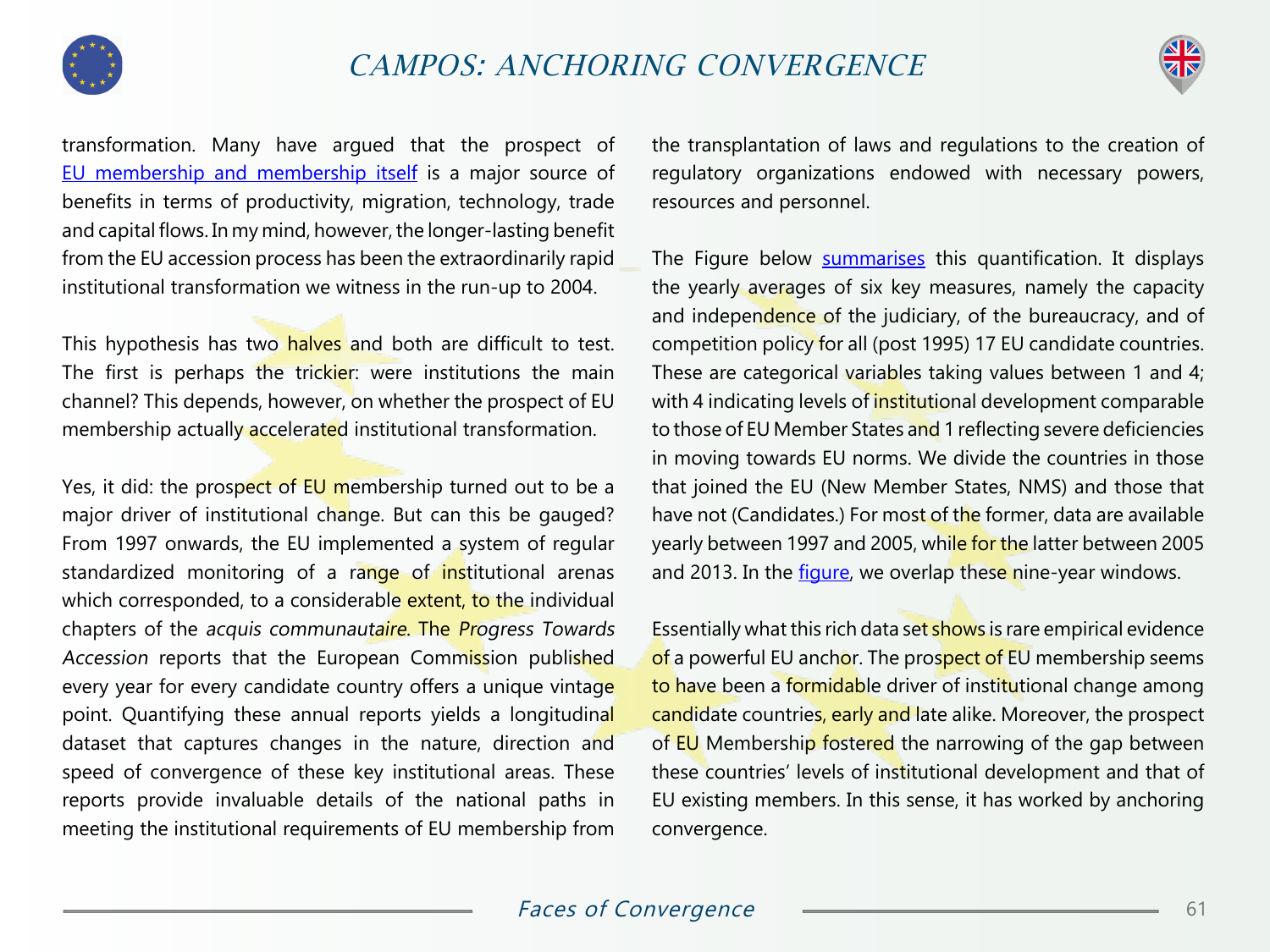

## CAMPOS: ANCHORING CONVERGENCE



## **Figure 1. The Institutional Lift from The Prospect of EU Membership:**

Yearly Averages for New Member States (1997-2005) and Candidate Countries (2005-2013) of Six Key De Jure (Independence) and De Facto (Capacity) Institutional Dimensions

Source: **Bruszt and Campos (2019)**